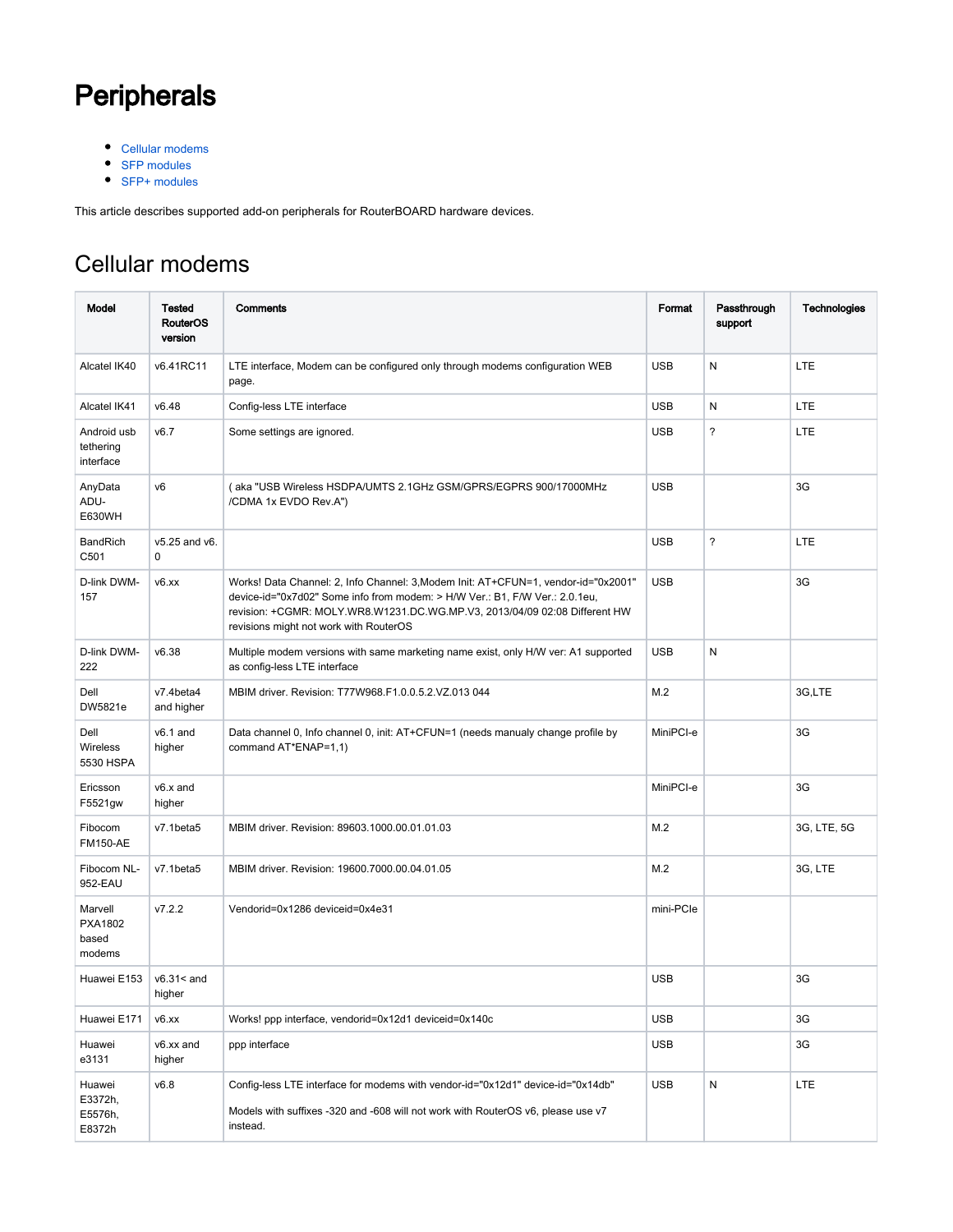| Huawei<br>E3276-150              | v6.xx                        | ppp interface                                                                                                                                                                                                                                                                       | <b>USB</b>    | $\overline{\phantom{a}}$ | <b>LTE</b>   |
|----------------------------------|------------------------------|-------------------------------------------------------------------------------------------------------------------------------------------------------------------------------------------------------------------------------------------------------------------------------------|---------------|--------------------------|--------------|
| Huawei<br>E3351                  | $v6.24$ and<br>higher        |                                                                                                                                                                                                                                                                                     | <b>USB</b>    |                          | 3G           |
| Huawei<br>E3531                  | v6.24 or 6.40<br><b>RC25</b> | There are different versions of this modem E3531-6 works from version 6.40RC25 as<br>ppp, mbim supported only from RouterOS V7                                                                                                                                                      | <b>USB</b>    |                          | 3G           |
| Huawei e398                      | v6.xx and<br>higher          | ppp interface                                                                                                                                                                                                                                                                       | <b>USB</b>    |                          | <b>LTE</b>   |
| Huawei<br>E5377                  | v6.36.1                      | MIFI unit. No serial support, but works with IP on LTE interface                                                                                                                                                                                                                    | <b>USB</b>    | ?                        | <b>LTE</b>   |
| Huawei<br>E5673s-609             | v6.xx                        | LTE interface                                                                                                                                                                                                                                                                       | <b>USB</b>    | $\overline{\phantom{a}}$ | LTE          |
| Huawei                           | v6.37                        | v6 and v7 - config-less LTE interface                                                                                                                                                                                                                                               | <b>USB</b>    | ${\sf N}$                |              |
| K5160                            | v7.0beta6                    | v7 - by default will try to use modem in MBIM mode                                                                                                                                                                                                                                  |               |                          |              |
| Huawei<br>K5161                  | v6.47                        | Config-less LTE interface                                                                                                                                                                                                                                                           | <b>USB</b>    | ${\sf N}$                |              |
| Huawei<br>ME909s-120             | v6.28                        | Recommended modem firmware version 11.617.24.00.00<br>To reduce LTE interface IP subnet mask to /32 configure modem with at-chat command:<br>/interface Ite at-chat [find] input="AT^CUSTFEATURE=3,1"                                                                               | MiniPCI-e     | Υ                        | LTE          |
| Huawei<br>ME909u-521             | v6.11                        |                                                                                                                                                                                                                                                                                     | MiniPCI-e     | ${\sf N}$                | <b>LTE</b>   |
| Huawei<br><b>MU609</b>           | v6.11                        |                                                                                                                                                                                                                                                                                     | MiniPCI-e     | $\overline{\mathbf{?}}$  | 3G           |
| Huawei<br>MU709s-2               | v6.28                        |                                                                                                                                                                                                                                                                                     | MiniPCI-e     | Υ                        | 3G           |
| Jaton<br>MT421e                  | v6.40RC32                    | LTE interface with Ethernet emulation (no configuration possible), LTE supported bands<br>42/43                                                                                                                                                                                     |               | $\overline{\mathbf{?}}$  | <b>LTE</b>   |
| Netgear<br>Unite<br>Explore 815S | v6.41                        | MIFI unit. No serial support, but works with IP on LTE interface.                                                                                                                                                                                                                   |               | Υ                        | <b>LTE</b>   |
| Novatel<br><b>USB730L</b>        | v6.41RC6                     | LTE interface                                                                                                                                                                                                                                                                       | <b>USB</b>    | $\overline{\phantom{a}}$ | <b>LTE</b>   |
| Olivetti<br>Olicard 500          | v6.41RC11                    | ppp interface                                                                                                                                                                                                                                                                       | <b>USB</b>    | ?                        | <b>LTE</b>   |
| Quectel<br>EC20/EC21             | v6.xx                        | ppp interface, there is page in wiki about Quectel: article                                                                                                                                                                                                                         | MiniPCI-e     | ?                        | LTE          |
| Quectel<br><b>BG77</b>           | v6.47                        | Serial/PPP interface, single AT/modem channel                                                                                                                                                                                                                                       | OEM<br>module | ${\sf N}$                | loT          |
| Quectel<br><b>BG95-M3</b>        | v6.47                        | Serial/PPP interface, single AT/modem channel<br>Will not work in wAP R ac boards.                                                                                                                                                                                                  | $min$ -PCIe   | N                        | 2G/IoT       |
| Quectel<br><b>BG96</b>           | v6.45                        | Serial/PPP interface, 2x AT/modem channels                                                                                                                                                                                                                                          | mini-PCIe     | N                        | 2G/IoT       |
| Quectel<br><b>EC25</b>           | v6.42                        | ppp/LTE interface, there is page in wiki about Quectel ppp mode: article<br>RouterOS v6 CDC-ECM mode - LTE interface receive address in modems internal<br>network.<br>RouterOS v7 MBIM mode - LTE interface uses APN IP address.                                                   | MiniPCI-e     | $\cdot$                  | <b>LTE</b>   |
| Quectel<br>EG25-G                | 6.48.3                       | RouterOS v6 CDC-ECM mode - LTE interface receive address in modems internal<br>network.<br>RouterOS v7 MBIM mode - LTE interface uses APN IP address.<br>In some boards may be required to disable SIM hot plug detection:<br>/interface lte set [find] modem-init="AT+QSIMDET=0,1" | MiniPCI-e     |                          | GSM, 3G, LTE |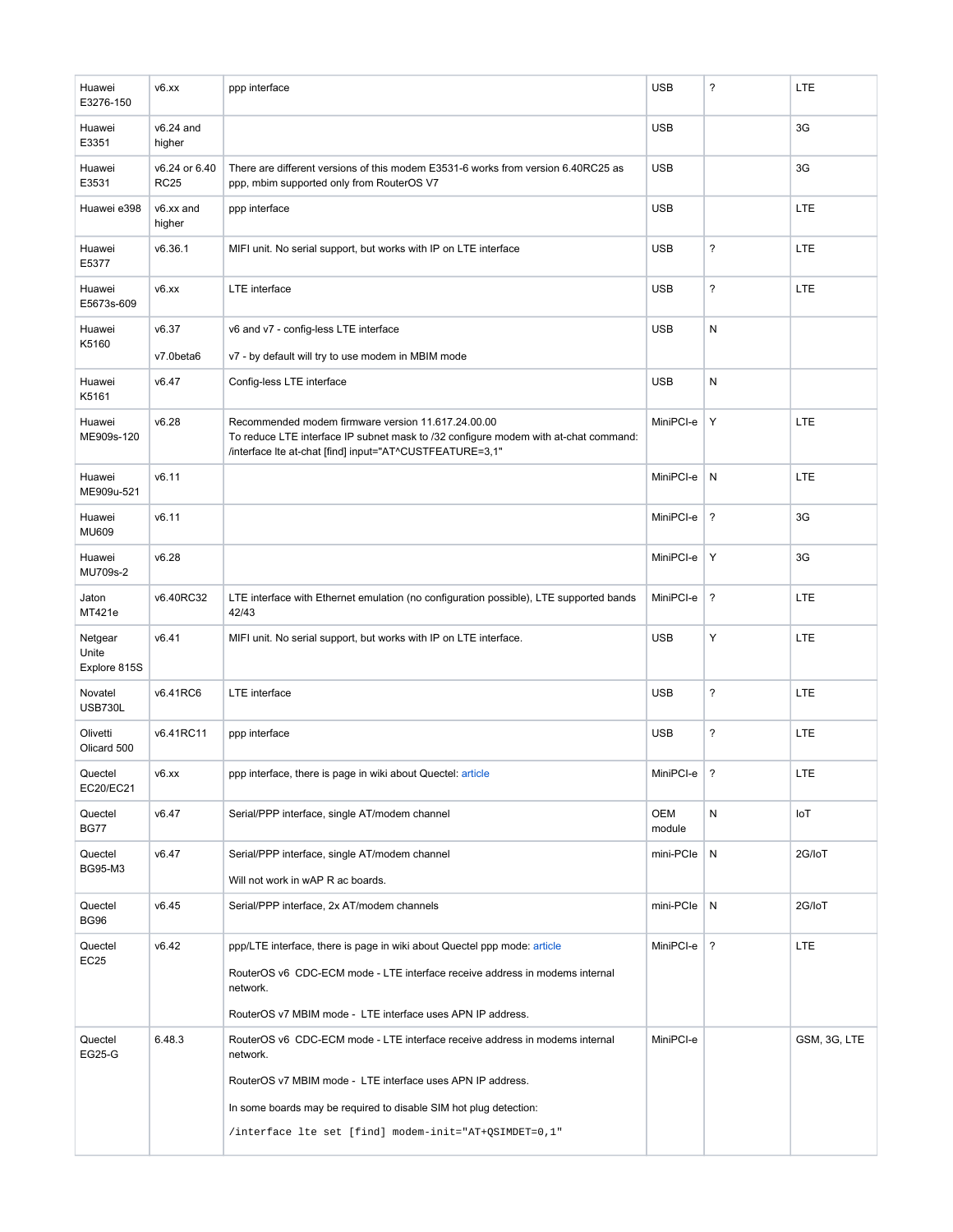| Quectel<br><b>EM12-G</b>                           | v7.1beta5                              | <b>MBIM</b> driver                                                                                                                            | m.2                                    | Υ                        | 3G,LTE      |
|----------------------------------------------------|----------------------------------------|-----------------------------------------------------------------------------------------------------------------------------------------------|----------------------------------------|--------------------------|-------------|
| Quectel<br>EP06                                    | v6.42                                  | ppp/LTE interface, there is page in wiki about Quectel: article                                                                               | MiniPCI-e                              | $\overline{\mathbf{?}}$  | <b>LTE</b>  |
| Quectel<br>RM500Q-GL                               | v7.1beta6                              | <b>MBIM</b> driver                                                                                                                            | m.2                                    | Υ                        | 3G, LTE, 5G |
| Quectel<br><b>RM502Q-AE</b>                        | v7.1beta5                              | <b>MBIM</b> driver                                                                                                                            | m.2                                    | Υ                        | 3G, LTE, 5G |
| Quectel<br><b>UC15</b>                             | v6.xx                                  | Works, ppp interface                                                                                                                          | MiniPCI-e                              |                          | 3G          |
| Quectel<br><b>UC20</b>                             | v6.xx                                  | Works, ppp interface                                                                                                                          | MiniPCI-e                              |                          | 3G          |
| R11e-LTE                                           | v6.39.2                                | LTE interface. Supports multiple APN passthrough.                                                                                             | MiniPCI-e                              | Υ                        | LTE         |
| Sierra<br>Netgear<br>AirCard 320U                  | 6.41                                   | Customer tested the modem with firmware 03.05.23                                                                                              | <b>USB</b>                             | N                        | <b>LTE</b>  |
| Sierra<br>wireless<br>MC73xx                       | v6.xx(ppp)<br>$v7.xx$ (LTE)            | Works! PPP interface. And starting with v7.xx it will support LTE interface. MC7304<br>tested with firmware SWI9X15C 05.05.67.00              | MiniPCI-e                              | N                        | <b>LTE</b>  |
| Sierra<br>Wireless<br>MC7430                       | v6.xx and<br>higher                    | Data channel 2, Info channel 2, Modem init: AT+CGATT=0, Dial-command:<br>AT+CGATT=1;D*99#, also needs 3.0 pins isolated (PINS:23,25,27,31,33) |                                        |                          | <b>LTE</b>  |
| Sierra<br>Wireless<br>MC74xx                       | V7.1                                   | Basic functionality support for modems with MBIM interface/USB composition                                                                    | mini-PCIe                              |                          |             |
| Sierra<br>Wireless<br>MC7455                       | v7.3beta37                             | MBIM mode with extended support for USB compositions:<br>1009 - diag, modem, mbim<br>٠<br>100D - diag,nmea,modem,mbim<br>٠                    | mini-PCIe                              |                          |             |
| Sierra<br>Wireless<br>MC7710<br>/MC7700<br>/MC7750 | v5.25, v6.0<br>and 6.40<br><b>RC43</b> | If modem uses firmware 3.5 it should be upgraded to 3.5.23.2 firmware release in order<br>to work in RouterOS correctly again.                | MiniPCI-e                              | N                        | <b>LTE</b>  |
| SIMcom<br><b>SIM5360</b>                           | v6.xx                                  | Works! Using PPP interface, vendor-id="0x05c6" device-id="0x9000"                                                                             | MiniPCI-<br>e / USB<br>w/<br>converter |                          | 3G          |
| SIMcom<br>SIM7100                                  | v6.xx(ppp)<br>$v7.xx$ (LTE)            | Works! PPP interface. And starting with v7.xx it will support LTE interface. vendor-id="<br>0x1e0e" device-id="0x9001"                        | MiniPCI-<br>e / USB<br>w/<br>converter | $\overline{\phantom{a}}$ | <b>LTE</b>  |
| <b>SXT LTE</b>                                     | v6                                     | LTE interface. Old version of SXT LTE                                                                                                         | Built-in                               | ${\sf N}$                | <b>LTE</b>  |
| <b>SXT LTE kit</b>                                 | v6.42                                  | LTE interface from R11e-LTE/R11e-LTE-US mini-pcie module                                                                                      | Built-in                               | Υ                        | <b>LTE</b>  |
| Tele2.ru<br>LTE-D402                               | v6.47                                  | Config-less LTE interface                                                                                                                     |                                        | N                        |             |
| Telecom NZ<br><b>T-Stick ZTE</b><br>MF-181         | $v6.0$ rc13                            | Data Channel=2, Info Channel=2, APN internet.telecom.co.nz, PHONE=*99#. Tested ok<br>for both data and SMS on CCR1016-12G                     | <b>USB</b>                             |                          | 3G          |
| Telit LE910                                        | v6.xx                                  | ppp interface, vendorid=0x1bc7 deviceid=0x1201                                                                                                | MiniPCI-e                              | $\overline{\cdot}$       | <b>LTE</b>  |
| Telit<br>LE910C1                                   | v6.46                                  | Non-configurable from RouterOS                                                                                                                | MiniPCI-e                              |                          | <b>LTE</b>  |
| Telit LM940                                        | v6.44                                  | LTE interface in some cases needs 3.0 pins isolated (PINS:23,25,27,29,31,33)                                                                  | MiniPCI-e                              | Y                        | <b>LTE</b>  |
| Telit LM960                                        | v6.46                                  | LTE interface in some cases needs 3.0 pins isolated (PINS:23,25,27,29,31,33)                                                                  | MiniPCI-e                              | Y                        | <b>LTE</b>  |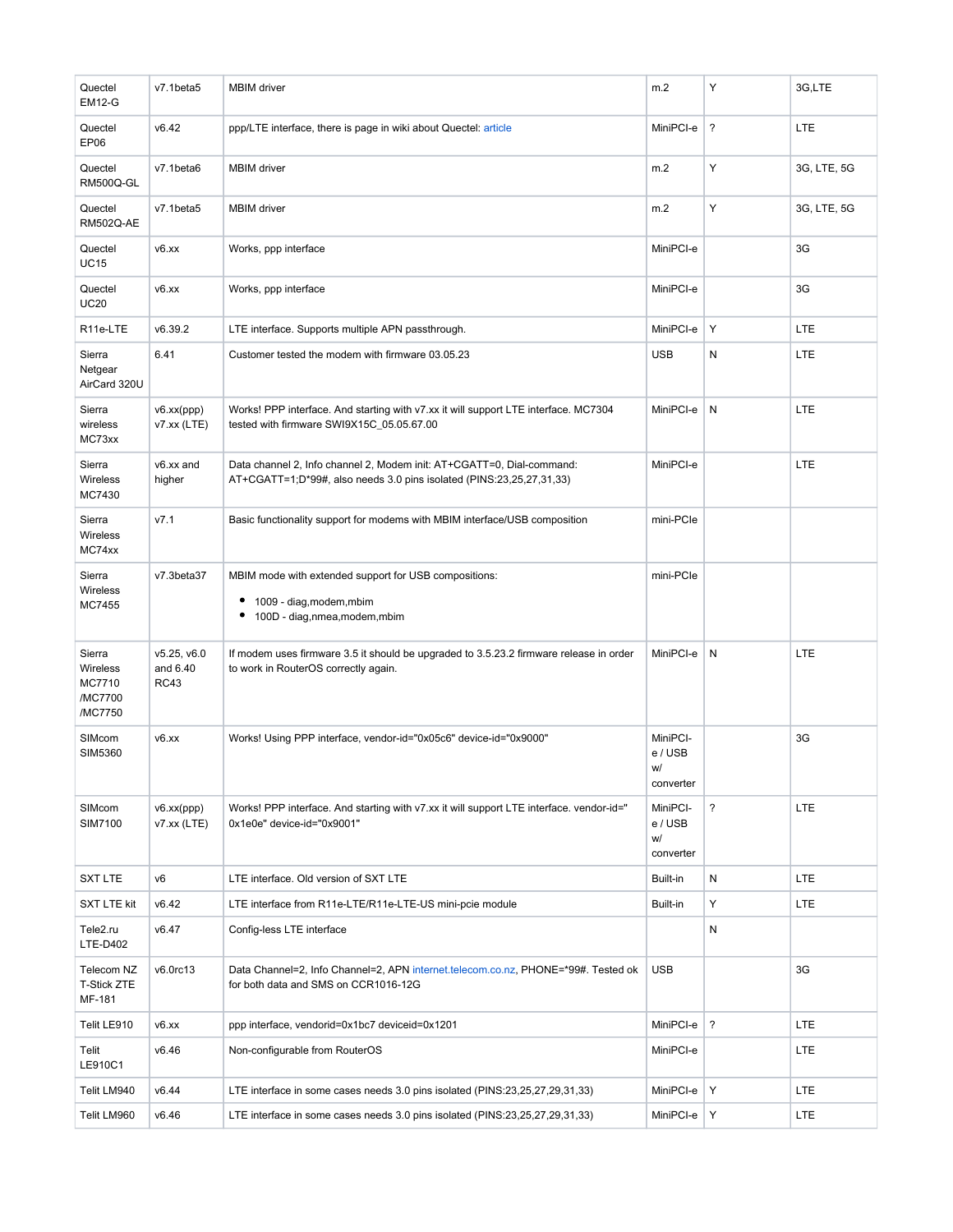| <b>TPS</b><br>(Turning<br>Point<br>Solution)<br>GCT450 | v6.48                               | Config-less LTE interface                                                                                      | MiniPCI-e  | N                        |            |
|--------------------------------------------------------|-------------------------------------|----------------------------------------------------------------------------------------------------------------|------------|--------------------------|------------|
| Vodafone<br>(Huawei)<br>K4203                          | v7.xx                               | Not supported in ROS v6, but as this modem supports MBIM drivers support will be<br>possible in ROS v7.        | <b>USB</b> | $\overline{\phantom{a}}$ | LTE.       |
| Vodafone<br>K4201-Z                                    | v6.8                                | Some settings are ignored. LTE interface.                                                                      | <b>USB</b> | $\overline{\phantom{a}}$ | <b>LTE</b> |
| Vodafone<br>K4305                                      | v6.7                                | Some settings are ignored.                                                                                     | <b>USB</b> | $\overline{\phantom{a}}$ | LTE.       |
| Vodafone<br>K5160                                      | v6.37                               | Some settings are ignored.                                                                                     | <b>USB</b> | $\overline{\phantom{a}}$ | LTE        |
| Yota LU150                                             | $v5.22$ and $v6.$<br>$\overline{4}$ | Some settings are ignored. Works in Russian markets.                                                           | <b>USB</b> | $\overline{\phantom{a}}$ | LTE.       |
| Yota wifi<br>modem                                     | v6.7                                | Some settings are ignored. Works in Russian markets.                                                           | <b>USB</b> | $\overline{\phantom{0}}$ | LTE.       |
| Yota<br><b>WLTUBA-</b><br>107                          | v6.0                                | Some settings are ignored. Works in Russian markets.                                                           | <b>USB</b> | $\overline{\phantom{a}}$ | LTE        |
| <b>ZTE 821D</b>                                        | v6.x                                | Set Info channel = 1, Data channel = 3, Dial command=ATDT                                                      | <b>USB</b> |                          | 3G         |
| ZTE AC5730                                             | v6.x                                |                                                                                                                | <b>USB</b> |                          | 3G         |
| ZTE<br>ME3630-E                                        | v6.40RC26                           | ppp and LTE interface                                                                                          | MiniPCI-e  | $\overline{\phantom{a}}$ | <b>LTE</b> |
| ZTE MF110                                              | v6.28 and<br>higher                 | Set info channel = 2, data channel = 2, Dial command=ATM1L3DT                                                  | <b>USB</b> |                          | 3G         |
| ZTE MF823                                              | v6.8                                | Some settings are ignored. For some devices it's needed to enter in FACTORY mode to<br>change operating state. | <b>USB</b> | $\overline{\phantom{a}}$ | LTE.       |
| ZTE MF825A                                             | v6.xx                               | Some settings are ignored.                                                                                     | <b>USB</b> | $\overline{?}$           | LTE.       |
| ZTE MF827                                              | v6.8                                | Some settings are ignored.                                                                                     | <b>USB</b> | ?                        | <b>LTE</b> |
| ZTE MF90                                               | v6.44beta32<br>and higher           | LTE interface                                                                                                  | <b>USB</b> | N                        | <b>LTE</b> |
| Anteniti<br>3372h-153                                  |                                     |                                                                                                                |            |                          |            |

Not all modems are listed. Localized and locked units may have compatibility issues. All modems using MBIM driver should work by default on RouterOS v7.

For some modems with USB3.0 support in some cases USB3.0 pins need to be isolated to ensure correct initialization: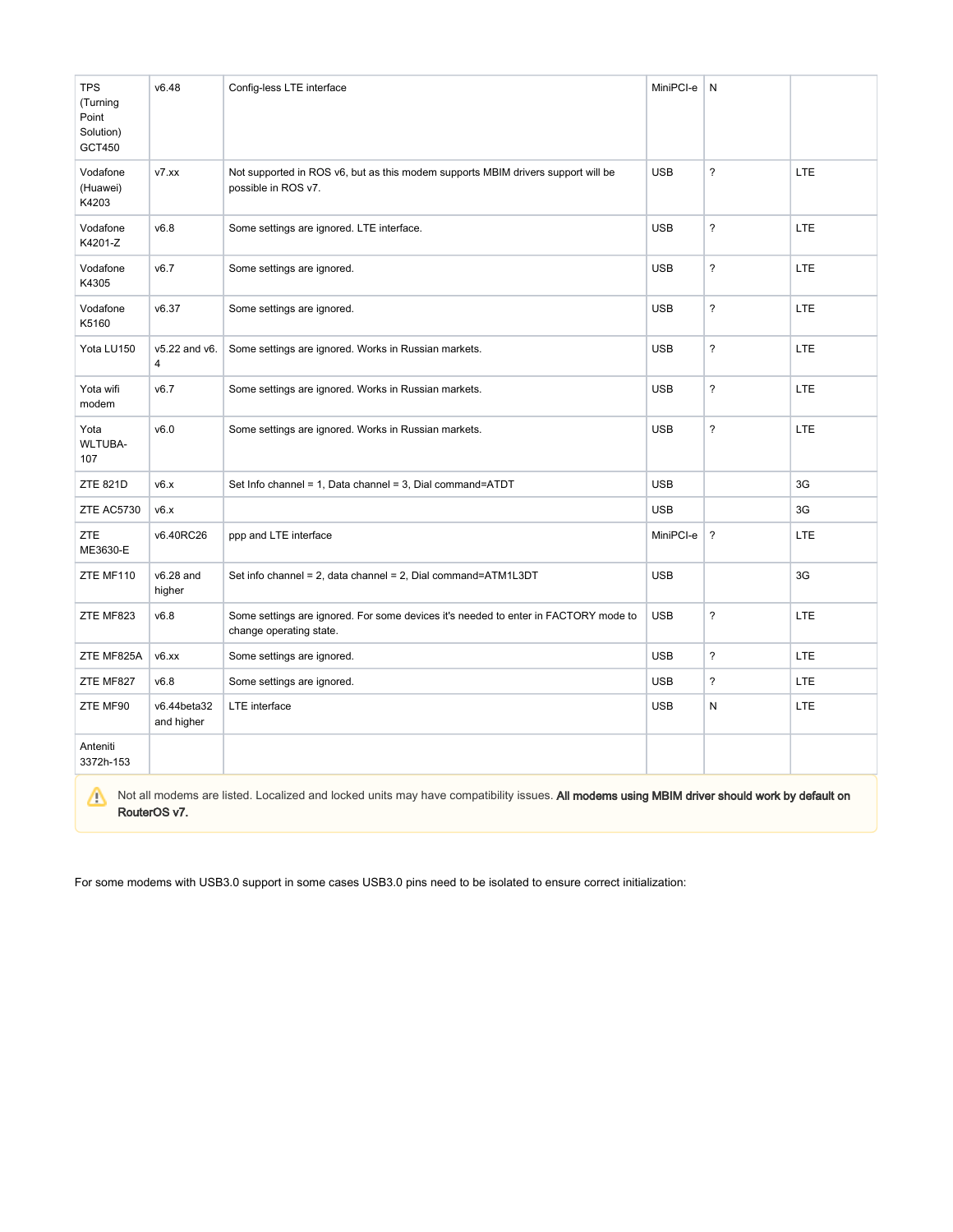

## <span id="page-4-0"></span>SFP modules

| <b>Brand</b>    | Model                       | Rate                                                    | Connector<br>/Cable type | Wavelength              | <b>Tested with</b>                                | Works /<br>Doesn't    |
|-----------------|-----------------------------|---------------------------------------------------------|--------------------------|-------------------------|---------------------------------------------------|-----------------------|
| <b>MikroTik</b> | S-85DLC05D                  | 1.25G                                                   | Dual LC, MM              | 850nm                   | *Check: SFP/SFP+ compatibility<br>reference table | Natively<br>supported |
| MikroTik        | S-31DLC20D                  | 1,25G                                                   | Dual LC, SM              | 1310nm                  | *Check: SFP/SFP+ compatibility<br>reference table | Natively<br>supported |
| MikroTik        | S-35LC20D                   | 1,25G                                                   | BiDi LC, SM              | Tx:1310nm/Rx:<br>1550nm | *Check: SFP/SFP+ compatibility<br>reference table | Natively<br>supported |
| <b>MikroTik</b> | S-53LC20D                   | 1,25G                                                   | BiDi LC, SM              | Tx:1550nm/Rx:<br>1310nm | *Check: SFP/SFP+ compatibility<br>reference table | Natively<br>supported |
| MikroTik        | S-RJ01                      | 1000/100/10                                             | RJ45, Cat5/Cat6          | N/A                     | *Check: SFP/SFP+ compatibility<br>reference table | Natively<br>supported |
| Axiom           | AXG91632                    | 1000BASE-LX                                             | Dual LC                  | 1310nm                  | CRS125-24G-1S-RM                                  | Works!                |
| Finisar         | FCLF-8521-3                 | 10/100/1000                                             | RJ45, Cat6               | N/A                     | <b>RB2011LS-IN</b>                                | Works!                |
| Finisar         | FCLF-8521-3-MD              | 10/100/1000                                             | RJ45, Cat6               | N/A                     | <b>RB2011LS-IN</b>                                | Works!                |
| Finisar         | FTRJ8519P1BNL-<br><b>B1</b> | 10/100/1000 1.25 Gb/s 1000Base-SX<br>Ethernet           | Dual LC, MM              | 850nm                   | <b>RB2011LS-IN</b>                                | Works!                |
| Finisar         | FTLF8519P2BNL               | 10/100/1000 1.25 Gb/s 1000Base-SX<br>Ethernet           | Dual LC, MM              | 850nm                   | <b>RB2011LS-IN</b>                                | Works!                |
| Finisar         | FTRJ1319P1BTL               | 1.25Gb/s 1000Base-LX Ethernet                           | Dual LC, SM              | 1310nm                  | CCR1009-8G-1S-1S+ and<br>CCR1009-7G-1C-1S+        | Works!                |
| Unica           | SFP-1.25G-T                 | 1000M                                                   | RJ45, Cat6               | N/A                     | <b>RB2011LS-IN</b>                                | Works!                |
| Dell            | FTLX8571D3BCL               | 1,25G                                                   | Dual LC, MM              | 850nm                   | <b>RB2011LS-IN</b>                                | Works!                |
| Unica           | GP-3124-L2CD-C              | 1,25G                                                   | Dual LC, MM              | 1310nm                  | <b>RB2011LS-IN</b>                                | Works!                |
| Cisco           | GLC-T                       | 1.25G                                                   | RJ45, Cat6               | N/A                     | <b>RB2011LS-IN</b>                                | Works!                |
| Cisco           | GLC-SX-MM                   | 1000BASE-SX SFP transceiver module<br>for MMF, 1.25G    | Dual LC, MM              | 850nm                   | <b>RB2011LS-IN</b>                                | Works!                |
| Cisco           | SFP-GE-L                    | 1000BASE-LX/LH SFP transceiver<br>module for SMF, 1.25G | Dual LC, SM              | 1300nm                  | Various MT hardware                               | Works!                |
| 6COM            | 6C-SFP-T                    | 10/100/1000                                             | RJ45, Cat6               | N/A                     | <b>RB2011LS-IN</b>                                | Works!                |
| 6COM            | 6C-WDM-0210BSD              | 1,25G                                                   | BiDi SC, SM              | Tx:1550nm/Rx:<br>1310nm | <b>RB2011LS-IN</b>                                | Works!                |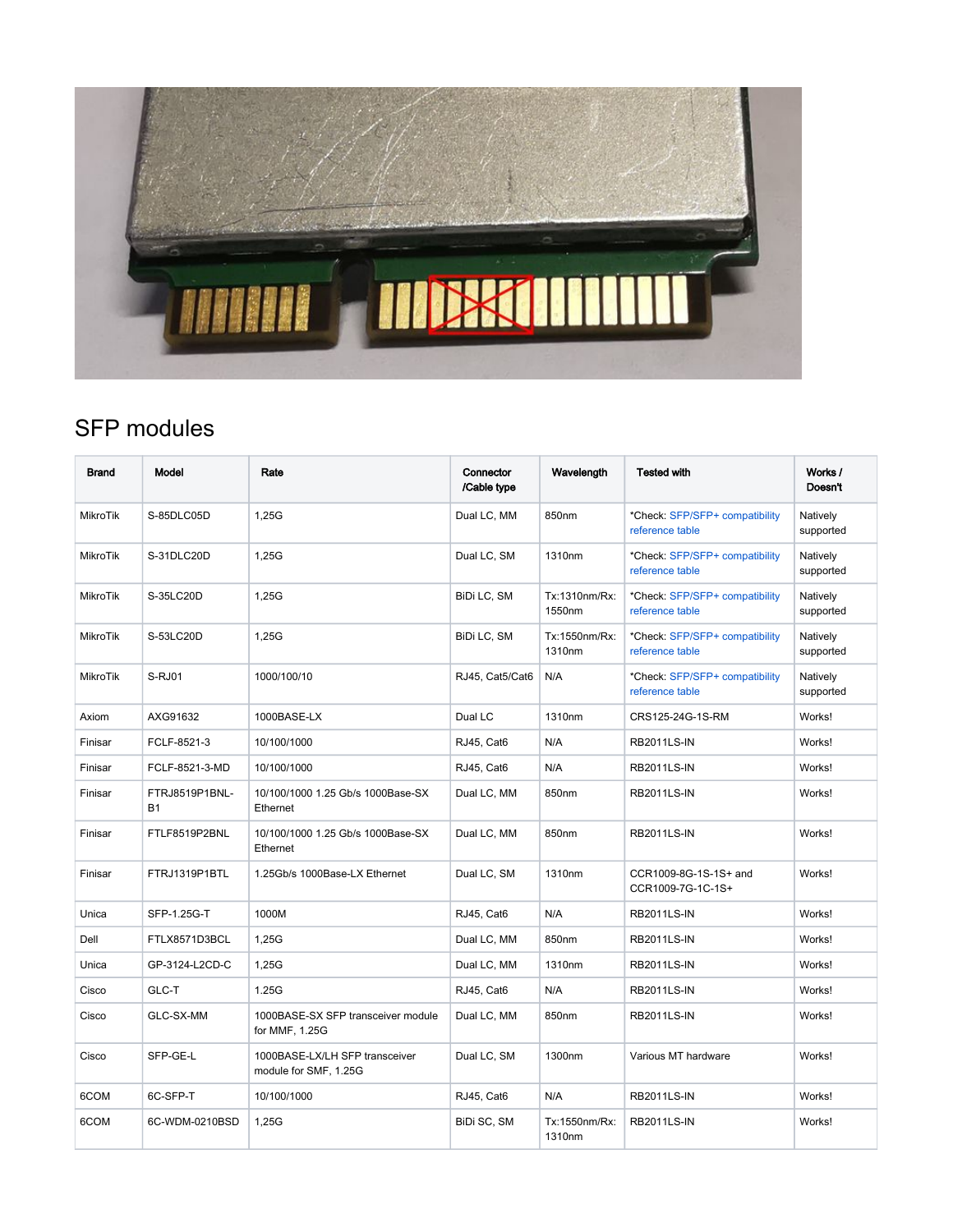| 6COM                       | 6C-WDM-0210ASD               | 1,25G       | BiDi SC, SM | Tx:1310nm/Rx:<br>1550nm | <b>RB2011LS-IN</b>     | Works! |
|----------------------------|------------------------------|-------------|-------------|-------------------------|------------------------|--------|
| 6COM                       | 6C-SFP-0310D                 | 1,25G       | Dual LC, MM | 1310nm                  | <b>RB2011LS-IN</b>     | Works! |
| 6COM                       | 6C-SFP-0301D                 | 1,25G       | Dual LC, MM | 850nm                   | <b>RB2011LS-IN</b>     | Works! |
| Ingellen                   | INSP-T(10/100<br>/1000)      | 10/100/1000 | RJ45, Cat6  | N/A                     | <b>RB2011LS-IN</b>     | Works! |
| Ingellen                   | INSPL-53-BX                  | 1,25G       | BiDi LC, MM | 1550/1310               | <b>RB2011LS-IN</b>     | Works! |
| Ingellen                   | INSPL-35-BX                  | 1,25G       | BiDi LC, MM | 1310/1550               | <b>RB2011LS-IN</b>     | Works! |
| Ingellen                   | INSP-LX-SM                   | 1,25G       | Dual LC, SM | 1310nm                  | <b>RB2011LS-IN</b>     | Works! |
| Ingellen                   | INSP-SX-MM                   | 1,25G       | Dual LC, MM | 850nm                   | <b>RB2011LS-IN</b>     | Works! |
| <b>AXCEN</b>               | AXGT-R1T4-05I1               | 10/100/1000 | RJ45, Cat6  | N/A                     | <b>RB2011LS-IN</b>     | Works! |
| AXCEN                      | AXGD-37A4-0531               | 1,25G       | BiDi LC, MM | Tx:1550nm/Rx:<br>1310nm | <b>RB2011LS-IN</b>     | Works! |
| <b>AXCEN</b>               | AXGD-16A4-0531               | 1,25G       | BiDi LC, MM | Tx:1310nm/Rx:<br>1550nm | <b>RB2011LS-IN</b>     | Works! |
| <b>AXCEN</b>               | AXGD-1354-0531               | 1,25G       | Dual LC, MM | 1310nm                  | <b>RB2011LS-IN</b>     | Works! |
| <b>AXCEN</b>               | AXGD-5854-0511               | 1,25G       | Dual LC, MM | 850nm                   | <b>RB2011LS-IN</b>     | Works! |
| TP-Link                    | TL-SM311LS                   | 1,25G       | Dual LC, SM | 1310nm                  | <b>RB2011LS-IN</b>     | Works! |
| TP-Link                    | TL-SM311LM                   | 1,25G       | Dual LC, MM | 850nm                   | CCR1036 12G-4S         | Works! |
| OPTIC                      | OPTIC-SFP-3524S-<br>02-SC    | 1,25G       | BiDi SC, SM | Tx:1310nm/Rx:<br>1550nm | RB2011UAS-RM, RB260GS  | Works! |
| OPTIC                      | OPTIC-SFP-5324S-<br>02-SC    | 1,25G       | BiDi SC, SM | Tx:1550nm/Rx:<br>1310nm | RB2011UAS-RM, RB260GS  | Works! |
| OPTIC                      | OPTIC-SFP-S1203-<br>L3302-LC | 1,25G       | BiDi LC, SM | Tx:1310nm/Rx:<br>1550nm | RB2011UAS-RM, RB260GS  | Works! |
| OPTIC                      | OPTIC-SFP-S1205-<br>L3302-LC | 1,25G       | BiDi LC, SM | Tx:1550nm/Rx:<br>1310nm | RB2011UAS-RM, RB260GS  | Works! |
| <b>ROBOFiber</b>           | SFP-7120-55                  | 1,25G       | Dual LC, SM | 1550nm                  | CCR1036-12G-4S, RB2011 | Works! |
| <b>ROBOFiber</b>           | SFP-7120-WA                  | 1,25G       | BiDi LC, MM | Tx:1490nm/Rx:<br>1550nm | <b>CCR, RB2011</b>     | Works! |
| <b>ROBOFiber</b>           | SFP-7120-WB                  | 1,25G       | BiDi LC, MM | Tx:1550nm/Rx:<br>1490nm | <b>CCR, RB2011</b>     | Works! |
| Enguity                    | SFP-3647603KM.<br>b1310 XT   | 1,25G       | BiDi LC, SM | Tx:1310nm/Rx:<br>1550nm | CCR, RB2011, RB260GS   | Works! |
| Enguity                    | SFP-3647603KM.<br>b1550 XT   | 1,25G       | BiDi LC, SM | Tx:1550nm/Rx:<br>1310nm | CCR, RB2011, RB260GS   | Works! |
| Enguity                    | SFP-3647610KM.<br>b1490 XT   | 1,25G       | BiDi LC, SM | Tx:1490nm/Rx:<br>1550nm | CCR, RB2011, RB260GS   | Works! |
| Enguity                    | SFP-3647610KM.<br>b1550 XT   | 1,25G       | BiDi LC, SM | Tx:1550nm/Rx:<br>1490nm | CCR, RB2011, RB260GS   | Works! |
| AdvOptics<br><b>MSA</b>    | GLC-SX-MM                    | 1,25G       | BiDi LC, MM | Tx:1310nm/Rx:<br>1310nm | CCR, RB2011, RB260GS   | Works! |
| AdvOptics<br>MSA           | GLC-ZX-SM                    | 1,25G       | BiDi LC, SM | Tx:1310nm/Rx:<br>1310nm | CCR, RB2011, RB260GS   | Works! |
| Proline                    | GLC-BX-D20-PRO               | 1,25G       | BiDi LC, SM | Tx:1490nm/Rx:<br>1310nm | <b>CRS125</b>          | Works! |
| Proline                    | GLC-BX-D40-PRO               | 1,25G       | BiDi LC, SM | Tx:1310nm/Rx:<br>1490nm | <b>CRS125</b>          | Works! |
| Foundry<br><b>Networks</b> | E1MG-BXU-AC                  | 1,25G       | BiDi LC, SM | Tx:1310nm/Rx:<br>1490nm | RB3011UiAS, hAP ac     | Works! |